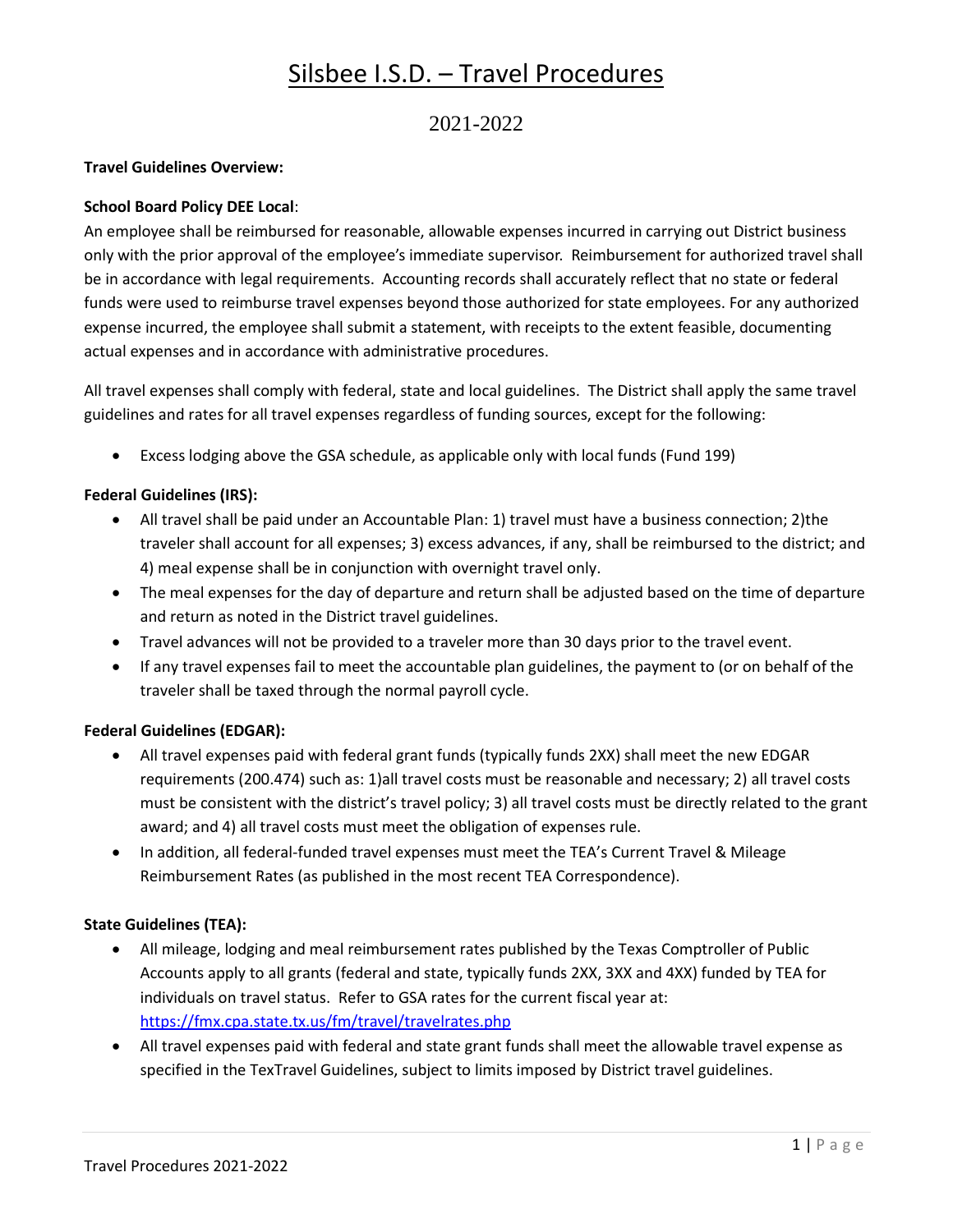## 2021-2022

#### **Local District Guidelines:**

The local District guidelines shall apply to all travel expense regardless of funding source for in-state and out-ofstate travel. All anticipated travel costs shall be submitted on an **Overnight Trip Request Form**, approved by the immediate supervisor **and** by the Superintendent. This form should include all anticipated expenses of the trip, name of conference/seminar, dates and location of travel.

## (\*\*\***Please note: The Overnight Trip Request Form only provides approval of travel. It does not generate payment of any travel expenses**. \*\*\*)

Once the Overnight Trip Request Form is approved, a purchase order will be issued for the total estimated amount of the travel. The sole purpose of this purchase order is to ensure that the funds are available at the time of travel. An employee must complete a **Payment Request Form** with a copy of the approved Trip Request and purchase order attached. **One form must be completed for each check needed (i.e. hotel, registration fees), as separate checks are to be issued for each item. Payments for Hotel Expenses and Registration Fees must be made directly to the Hotel or Conference.** These payments are not made directly to the employee unless it is a reimbursement for expenses.

Meal reimbursement and per diem advancement will be based on times of departure and return. We do not reimburse for meals in Silsbee.

The mileage and lodging rates published by the comptroller apply to all travel reimbursement rates. The link below to the Domestic Maximum Per Diem Rates should be used to determine the appropriate rates for in-state and out-of-state travel: <http://www.gsa.gov/portal/category/21287>

**Note: General fund account shall be used to pay lodging costs in excess of the Domestic Maximum Per Diem Rates. Silsbee ISD does NOT pay for any meals for day trips. A day trip is defined as a trip that does not require an overnight stay.**

#### **District Allowable Travel Expenses:**

#### **Meals:**

- Overnight Meals: Reimbursed, based on **ACTUAL** receipts submitted, up to a maximum of **\$55** per day with a breakdown as follows: **\$15 for breakfast, \$15 for lunch & \$25 for dinner**. Meals will not be reimbursed without valid **detailed** receipts – credit card charge slips will **not** be reimbursed. Tax and gratuity will **not** be reimbursed. Meals in Silsbee are **NOT** allowed. Meal reimbursement and per diem advancement will be based on times of departure and return. We do not reimburse for meals in Silsbee. The district will reimburse breakfast expenses from approximately 6:00-10:30 a.m., lunch expenses from 11 a.m.  $-$  2:30 p.m., and dinner expenses from  $5 - 11$  p.m.
- **Non-Overnight Meals: Not an allowable expense for the District.**
- Student and Sponsor meals: Attach a list of the students and sponsors to support the number of meals requested for co-curricular or extra-curricular events to a Payment request from. Sponsor meals are only provided if the sponsor does not receive a break in duty to consume the meal. Meals are advanced at \$10 per meal. Meals for state level competition/performance are advanced at \$15 per meal. Check is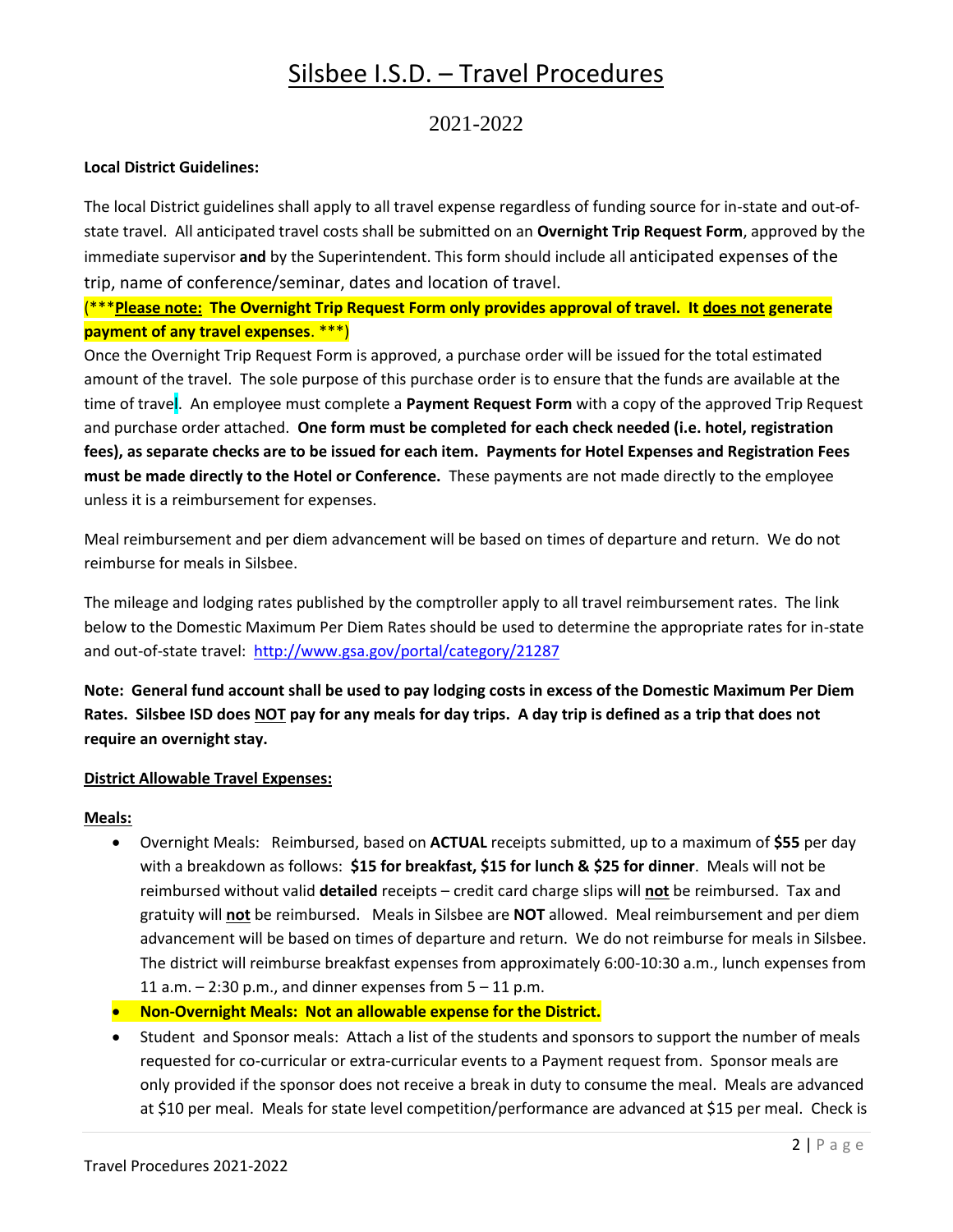## 2021-2022

issued to the sponsor the Wednesday prior to travel. If a student/sponsor does not attend, the sponsor must reimburse the unspent funds to the district within 10 days of the travel event. Meals in Silsbee are **NOT** allowed.

## **Lodging:**

- Lodging costs shall be allowable for travel events that require an overnight stay away from the traveler's home.
- The maximum nights of lodging shall be based on the start and end times of the travel event and the distance of the travel location. Lodging costs that exceed the required minimum shall not be deemed necessary or allowable travel costs. For example, if an event in Houston has a 10am or later start, lodging costs would not be reasonable, necessary or allowable travel costs.
- The traveler shall estimate the lodging expense per night (including all taxes, surcharges, etc). A conference or event hotel shall be first priority to minimize transportation costs at the event city.
- The federal per diem rates for lodging shall be used to determine the maximum amount that may be charged to a state or federal grant. The maximum lodging rate, for state and federal grants, shall be for the city of travel and the month of travel based on the GSA website. A copy of the lodging rates for the date(s) of travel shall be attached to the Overnight Trip Request for audit purposes.
- The traveler (or campus secretary on behalf of the traveler) shall make the hotel reservation and secure with his/her personal credit card, a district credit card, as appropriate. If the hotel requires a one (1) night's deposit, the deposit shall be paid with a district credit card, as appropriate.
- Hotel and travel websites such as Hotels.Com, Expedia, Travelocity, etc. shall not be used to make hotel reservations if the website requires pre-payment of the hotel stay.
- A payment request must be submitted to process a check for lodging. Confirmation of reservation and approved overnight trip request must be attached to payment requests. Lodging costs shall be paid with a district check on site at the time of arrival. Travelers shall not pay the hotel expense with personal funds and seek reimbursement after-the-fact unless some of the travel costs are for personal travel days. Under this scenario, the traveler must ensure that only district-authorized travel costs are paid with the district check.
- The traveler may, at his/her request, stay with a family member or friend instead of at a hotel. If the traveler selects this option, the traveler shall not receive any payment in lieu of lodging costs.
- The traveler may, at his/her request, choose to return to his/her home city each day of a multiple-day travel event if the distance from his/her home city to the event city is less than 125 miles each way. The traveler may receive mileage reimbursement for each trip in lieu of the lodging costs.
- When at least two (2) travelers (district employees) are traveling to the same event, they may share the lodging. Each traveler shall submit an Overnight Trip Request for his/her portion of the lodging costs. District employees shall not be required to share a room with another employee, but may be encouraged to share a room to minimize the lodging costs.
- When a traveler shares lodging with a non-district employee or district employee not in travel status, the maximum lodging costs shall be the appropriate GSA schedule rate for single occupancy.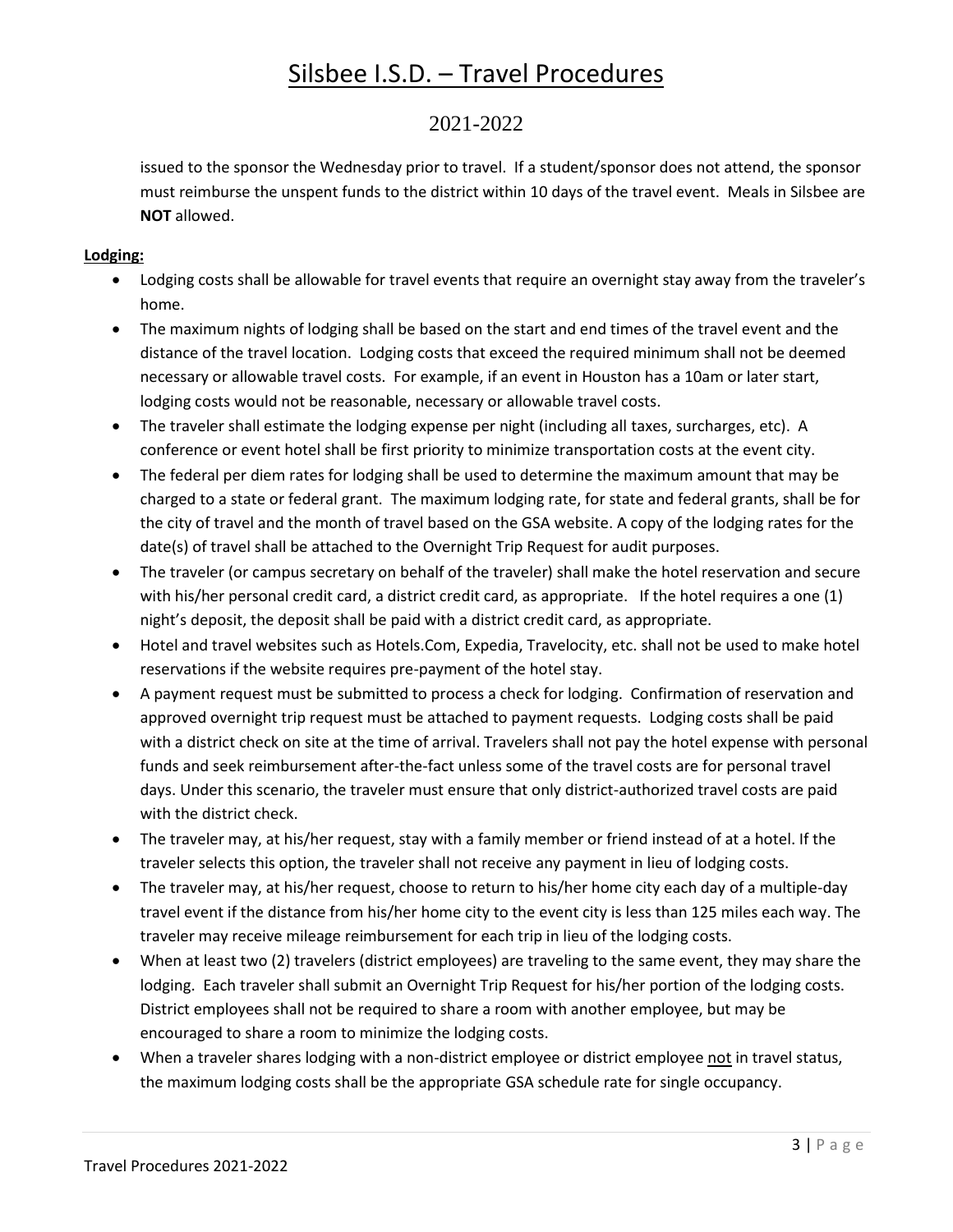# 2021-2022

- Internet charges at a lodging facility shall be allowable only for Cabinet members to support email or other work-related access. Internet charges for other staff members shall be subject to pre-approval on the Travel Authorization on a case-by-case basis.
- Lodging costs such as movies, gym facility, spa or other non-essential costs are not allowable for reimbursement or payment with any district funds.
- Lodging tips may be paid at the traveler's discretion, but will not be allowable travel costs for reimbursement or payment with any district funds.

## **Transportation – Flights:**

- Flight costs shall be allowable for travel events that require travel away from the traveler's home (typically, Beaumont).
- The departure and return dates of the flight shall be based on the start and end times of the travel event and the distance of the travel location.
- The actual cost of commercial air transportation (lowest coach fare) to accommodate the required travel dates of the travel event shall be allowable costs.
- Travelers should travel to his/her destination location by the most economical means, i.e. either flight or mileage; however, travelers may opt to travel to his/her event destination via district/personal vehicle in lieu of flying to the event for medical or personal comfort reasons. If the traveler opts to travel to an out-of-state destination, the costs/reimbursement for transportation shall be limited to the lesser of the mileage or estimated flight cost.
- All flights shall be purchased by the Business Office for the most economical route and schedule to meet the travel plans. Travelers shall submit his/her travel preferences to his/her respective supervisor for approval – the campus or department shall forward the preferences to the Business Office.
- All flights shall be purchased through Southwest Airlines (SWA) unless there is no flight service to the destination. Travelers on a SWA flight are allowed to check up to two (2) bags, limited to no more than 50 pounds each at no additional charge. Luggage charges for a third  $(3<sup>rd</sup>)$  bag shall not be allowable with district funds.
- For all flights, other than SWA, luggage charges, if any, shall be limited the fees for two (2) bags, up to 50 pounds per bag.
- A rental car at the event location shall be allowable if it is the most economical method to access the event location.
- All flight costs associated with deviations from the required travel plans, such as pre or post personal days shall be paid by the traveler. For example, if the required travel dates are Sunday through Wednesday, but the traveler opts to depart on Friday to spend personal days at the travel destination, the additional cost, if any, to fly on Friday shall be paid by the traveler.

### **Transportation – Mileage:**

- Mileage reimbursements shall be allowable for travel events that require travel away from the traveler's home campus.
- Travelers should use a district-owned vehicle as the preferred method of transportation when at least two (2) travelers (district employees) are traveling to the same event. A request for a vehicle shall be submitted on an electronic Formspace (Eduphoria). The driver shall be listed on the Authorized Drivers of District-Owned Vehicles. If a district-owned vehicle is not available for the travel event, the traveler shall be authorized to use his/her personal vehicle or request a flight, as appropriate.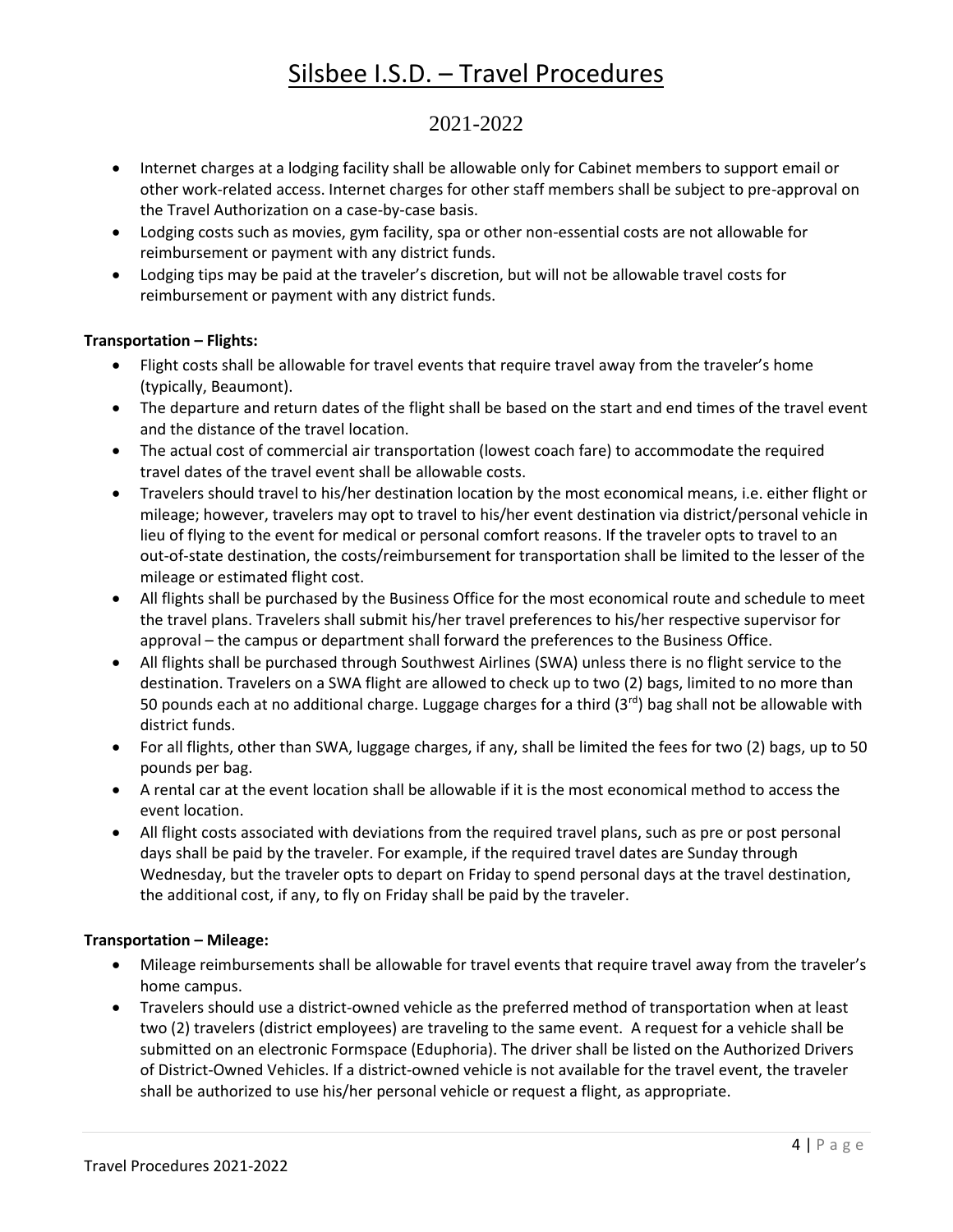# 2021-2022

- Travelers who opt to drive his/her personal vehicle instead of a district-owned vehicle, shall be reimbursed at the current mileage rate established by the Texas Comptroller and/or TEA, i.e. the current rate is 58.5 cents per mile for travel after 01/01/2022.
- Travelers shall be required to submit fuel receipts, if any, for travel in a district-owned vehicle. Travelers shall not be required to submit any fuel receipts for travel in a personal vehicle.
- The District has chosen the Mapquest mapping system to document mileage reimbursements. A Mapquest printout with the mileage from the point of origin [home campus] to the point of destination shall be printed and attached to the Overnight Trip request and after travel the Travel Expense Form.
- Mileage costs related to personal destinations before, during or after the travel event shall not be allowable costs. In addition, mileage costs due to the traveler's error in reaching the destination, such as getting lost shall not be allowable costs.
- When four or fewer employees travel on the same itinerary, it is recommended that every effort by made to travel in one vehicle to reduce travel costs.

## **Transportation – Rental Car:**

- Rental car costs shall be allowable for travel events that require travel away from the traveler's home via a flight if use of the rental car is the most economical mode of transportation.
- Rental car costs shall not be allowable if the traveler can reach the travel destination via taxi or shuttle at a lower cost.
- Rental car costs shall include all applicable taxes and mandatory charges. Costs may also include a charge for a collision damage waiver or a loss damage waiver if not already included in the contracted rate for the rental. [Note: The district auto insurance policy includes liability coverage for hired autos such as rental cars up to the policy limits.]
- Charges for liability insurance supplement, personal accident insurance, safe trip insurance or personal effects insurance are not allowable costs. .
- Travelers shall be required to submit fuel receipts, if any, for travel in a rental car.
- Rental car costs associated with deviations from the required travel plans, such as pre or post personal days shall be paid by the traveler. For example, if the required travel dates are Sunday through Wednesday, but the traveler opts to depart on Friday to spend personal days at the travel destination, the additional cost, if any, for the additional days (Friday & Saturday) shall be paid by the traveler.
- Charges for additional drivers may only be reimbursed if incurred for a business reason such as both drivers are district employees on travel status.

## **Transportation – Parking Charges:**

- Parking charges shall be allowable for all travel events if the traveler is traveling in a rental car, districtowned vehicle, or personal car while on travel status.
- Parking at the airport at the traveler's home location shall be allowable, as appropriate, for all required travel dates. Additional parking days, at the traveler's option due to pre or post travel days shall not be allowable costs with district funds.
- Parking receipts must be submitted by the traveler with the Travel Expense Form.

### **Transportation – Toll Charges:**

- Toll charges shall be allowable for all in-state travel events, as applicable, if the traveler is traveling in a rental car, district-owned vehicle, or personal car while on travel status.
- Toll receipts, as appropriate, must be submitted by the traveler with the Travel Expense Form.